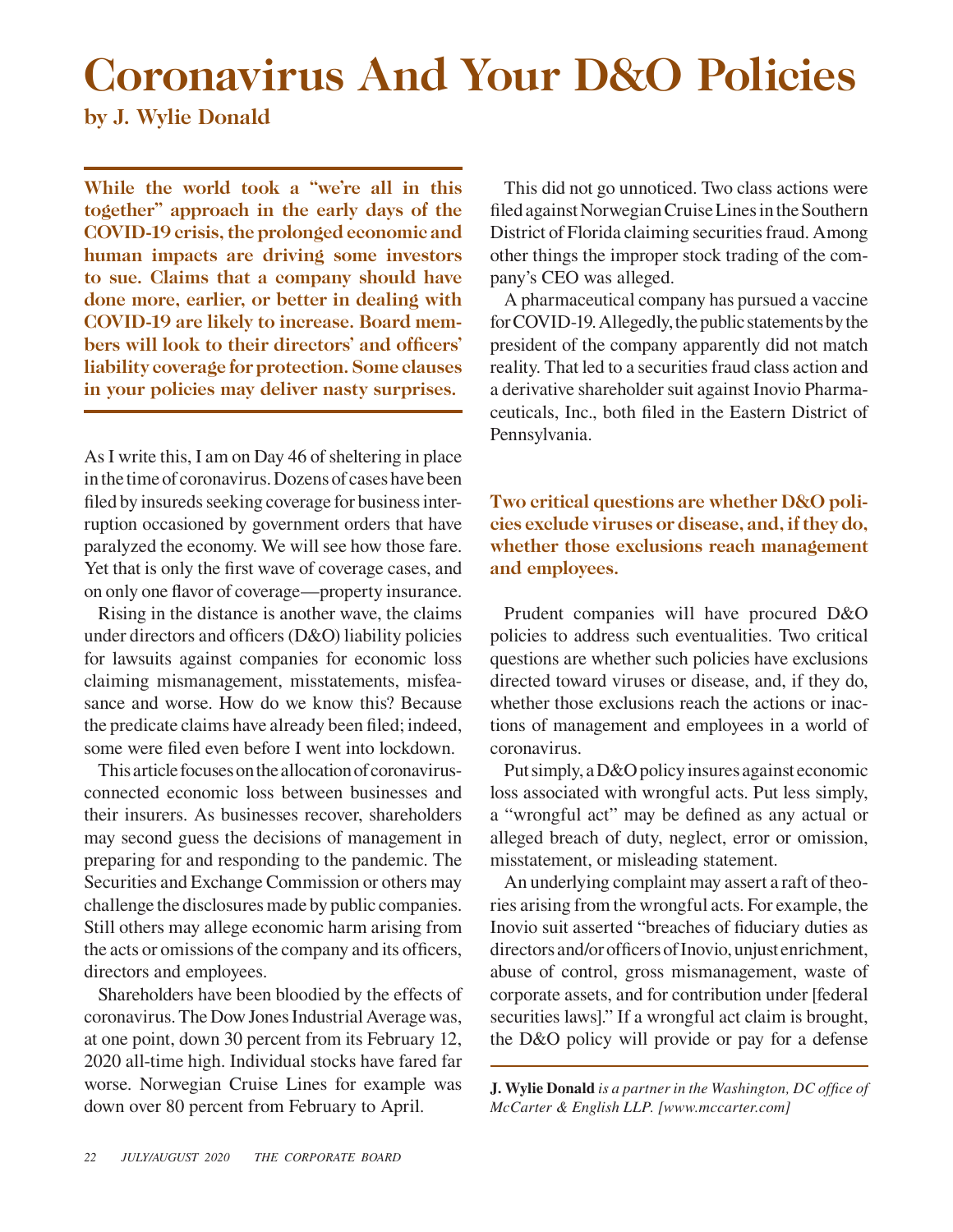and indemnify for the loss—assuming all required conditions are met, and no exclusion applies.

That last part will be extremely pertinent. Although we have located no "pathogen" or "communicable disease" exclusion issued within a D&O policy, two possible exclusions are commonly found; a "pollution" exclusion and a "bodily injury" exclusion. Regardless of the wording, in many circumstances these types of exclusions should not always bar claims for coronavirus-connected wrongful acts. A typical pollution exclusion is set forth here:

"This policy does not cover loss arising out of, based upon or attributable to the discharge, dispersal, release or escape of smoke, vapors, soot, fumes, acids, alkalis, toxic chemicals, liquids or gases, waste materials, or other irritants, *contaminants* or pollutants into or upon land, the atmosphere or any watercourse or body of water...(emphasis added)"

A carrier might invoke the exclusion asserting a lack of coverage for coronavirus "contamination."

A common bodily injury exclusion looks like this:

"The underwriter shall not be liable to make any payment for any claim for any actual or alleged bodily injury, mental anguish, emotional distress, *sickness, disease* or death of any person, or damage to or destruction of any tangible property including loss of use thereof...(emphasis added)" An insurer will assert that COVID-19 is a sickness

or disease, and therefore excluded.

There are many blogs, alerts, websites and other publications stating that these exclusions will defeat coverage for a coronavirus D&O claim. Blanket statements like these should be rejected. While claims by sick cruise ship passengers against the cruise line, for example, probably belong under a general liability policy rather than a D&O policy with a bodily injury exclusion, in many instances (like those described above), exclusions truly have no place because bodily injury and pollution are not what the claims are about.

*Example of a bodily injury exclusion in a breach of duty case.* The Georgia Court of Appeals rejected an insurer's attempt through reliance on a D&O policy's bodily injury exclusion to evade coverage for a corporate employee's failure to complete

## **The Various "Sides" Of D&O Differing Policies, Differing Protection**

When you as a director buy a policy you will probably want something called separate "Side A" protection. To understand what that means, you need to understand the "sides" of a D&O policy.

□ *Side B*. The defense of an officer or a director starts with a demand for defense and indemnity by the officer or director to his or her corporation under the employment agreement with the corporation. To cover that risk, the corporation purchases Side B D&O coverage, which covers its obligations (usually subject to a deductible).

 $\Box$  *Side A*. When the corporation is unable (due to state law or financial incapacity) or is unwilling (a director may have a falling out with management) to defend and indemnify its officers and directors, they may proceed directly against Side A of the standard D&O policy (usually without paying a deductible).

□ *Side C.* Legally, a corporation only acts through its agents. If a director or officer committed a liabilitycreating "wrongful act," then the corporation will also face liability. Thus, D&O policies sometimes also offer Side C coverage, which covers the corporate entity, and not the individual officers and directors.

Putting that all together, a prudent officer or director might be concerned about inadequate personal coverage. The limits of a particular policy might be rapidly used up by paying for the defense of all the officers and directors and the corporation, even without any indemnity payments. A director might be concerned that in a bankruptcy a court could attach the corporation's D&O policy as a corporate asset, and block a director from accessing the policy.

Prudent board members should therefore insist that their corporation provide a separate Side A policy that cannot be limited by claims against the corporation, or even by claims against other officers and directors.

an application for a disability insurance policy. In *Fireman's Fund v. University of Georgia Athletic Association, Inc.,* the university sought disability insurance for its football players.

However, the university botched the application, and after one player was seriously injured, the disability carrier denied coverage. The player sued the university and the employee involved for failure to procure the coverage. Their D&O insurer denied coverage, relying on, among other things the policy's bodily injury exclusion.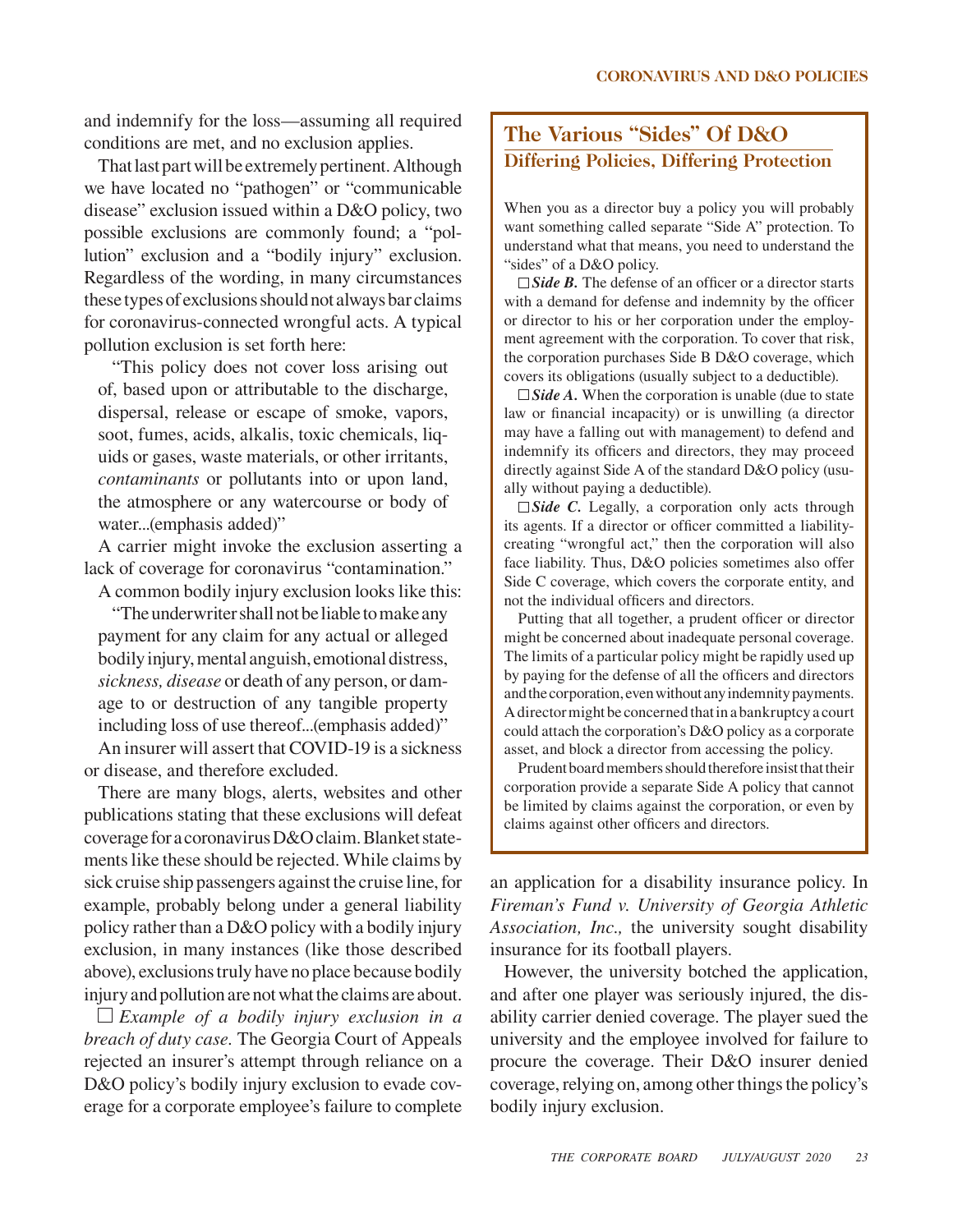## **J. Wylie Donald**

"The D&O policy's bodily injury exclusion was broad and excluded any claim [a]lleging, *based upon or attributable to, arising out of, in consequence of or in any way related to* any bodily injury...(emphasis added)."

The insurer contended the claim arose out of the player's bodily injury, and there could be no coverage. The court of appeals concluded "that the nexus between [the player's] bodily injury and his claims against [the employee and the university entity] is too attenuated to bring his claims within the ambit of the bodily injury exclusion."

The finding of a lack of nexus was proper because there was no causal relationship between the conduct of the university and the player's injury. The insured's wrongful conduct did not cause or create the conditions giving rise to the player's injury. The player played without the protection of the disability insurance, and the insureds' wrongful acts were complete at the time of the injury. Accordingly, the bodily injury exclusion did not bar coverage and the insurer was required to provide a defense.

**D&O policy language citing exclusions "based on, arising out of, or in any way involving" other factors can be very broad, and used to limit COVID-19 coverage.**

*Example of pollution exclusions in securities fraud cases.* Asbestos-related liabilities were at the heart of the class action against Sealed Air Corporation, or so its insurer asserted. In *Sealed Air Corp. v. Royal Indemnity Co.* in 2008, the company sought coverage for federal securities claims brought as the result of a sharp drop in its stock price. A federal bankruptcy court had ruled that a complex series of spinoffs, mergers and reorganizations was tainted by inadequate disclosures of asbestos liabilities.

Those transactions had lifted those liabilities from Sealed Air's balance sheet, but the liabilities threatened to return through the bankruptcy of the spun off entity. With creditors set to break down the corporate doors, Sealed Air settled the creditors' claims for \$850,000,000. The securities claims ensued, which Sealed Air tendered to its D&O insurer.

The insurer denied coverage citing the pollution exclusion in the policy, which provided:

"The insurer shall not be liable for loss resulting from any claim made against any insured person, or with respect to insuring clause C, the company:

(6) *based on, arising out of, or in any way involving:*

(a) the actual, alleged or threatened discharge, release, escape, seepage, migration or disposal of pollutants into or on real or personal property, water, or the atmosphere; or

(b) any direction or request that the company or the insured persons test for, monitor, clean up, remove, contain, treat, detoxify or neutralize pollutants, or any voluntary decision to do so:

including without limitation any claim for financial loss to the company, its security holders or its creditors *based on, arising out of, or in any way involving* the matters described in subparts (a) or (b) above (emphasis added)."

Sealed Air sued. The trial court rejected the insurer's position and granted summary judgment. The insurer then appealed, arguing for a "literal reading" of the exclusion.

As would be expected, the stockholder plaintiffs linked their stock losses to the allegedly false and misleading statements made by Sealed Air, not to asbestos injury.

The New Jersey appellate court affirmed, but apparently would have enforced the D&O pollution exclusion where the "company's directors or officers were sued for polluting." In *U.S. Liquids v. National Union Fire Insurance Co. of Pittsburgh, Pa.* (2004), the Fifth Circuit Court of Appeals followed that course. In the case, the insured, a provider of "integrated liquid waste management services," allegedly illegally discharged liquid hazardous waste into Detroit's sewer system, along with illegal transportation and disposal of hazardous waste.

A criminal investigation and public disclosures led to suspension of trading in the company's stock, a fall in stock price, a securities class action and a shareholder derivative suit. Plaintiffs made the standard allegations of breaches of duty and reliance on